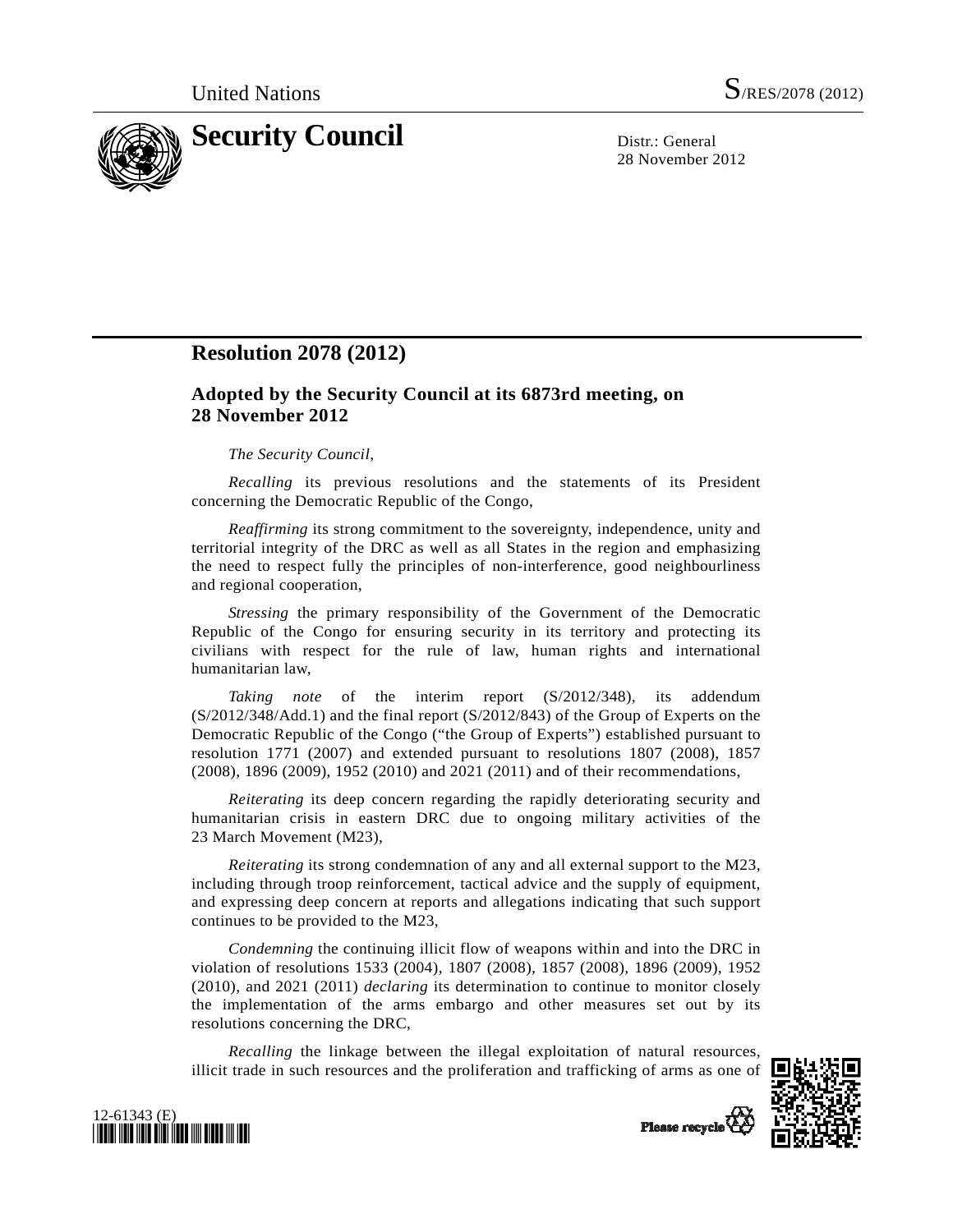the major factors fuelling and exacerbating conflicts in the Great Lakes region of Africa, and encouraging the continuation of the regional efforts of the International Conference on the Great Lakes Region (ICGLR) against the illegal exploitation of natural resources,

*Noting with great concern* the persistence of serious human rights abuses and humanitarian law violations against civilians in the eastern part of the DRC, including summary executions, sexual and gender based violence and large scale recruitment and use of child soldiers committed by the M23 and other armed groups,

*Calling* for all perpetrators, including individuals responsible for violence against children and acts of sexual violence, to be apprehended, brought to justice and held accountable for violations of applicable international law,

*Welcoming* the efforts of the United Nations Secretary-General as well as of the International Conference on the Great Lakes Region (ICGLR), the Southern African Development Community (SADC) and the African Union, to restore peace and security in Eastern DRC,

*Welcoming* the efforts of the Chair of the ICGLR in convening the Extraordinary Summits of 15 July 2012, 7-8 August 2012, 8 September 2012, 8 October 2012 and 24 November to address the situation in Eastern DRC,

*Recalling* all its relevant resolutions on women and peace and security, on children and armed conflict, and on the protection of civilians in armed conflicts,

*Calling on* all parties to cooperate fully with the United Nations Organization Stabilization Mission in the DRC (MONUSCO), and *reiterating* its condemnation of any attacks against peacekeepers and emphasizing that those responsible for such attacks must be brought to justice,

*Determining* that the situation in the DRC continues to constitute a threat to international peace and security in the region,

*Acting* under Chapter VII of the Charter of the United Nations,

 1. *Decides* to renew until 1 February 2014 the measures on arms imposed by paragraph 1 of resolution 1807 (2008) and *reaffirms* the provisions of paragraphs 2, 3 and 5 of that resolution;

 2. *Decides* to renew, for the period specified in paragraph 1 above, the measures on transport imposed by paragraphs 6 and 8 of resolution 1807 (2008) and *reaffirms* the provisions of paragraph 7 of that resolution;

 3. *Decides* to renew, for the period specified in paragraph 1 above, the financial and travel measures imposed by paragraphs 9 and 11 of resolution 1807 (2008) and *reaffirms* the provisions of paragraphs 10 and 12 of that resolution regarding the individuals and entities referred to in paragraph 4 of resolution 1857 (2008) and reaffirms the provisions of paragraphs 10 and 12 of resolution 1807 (2008) in relation to those measures;

 4. *Decides* that the measures referred to in paragraph 3 above shall apply to the following individuals, and, as appropriate, entities, as designated by the Committee:

 (a) Persons or entities acting in violation of the measures taken by Member States in accordance with paragraph 1 above;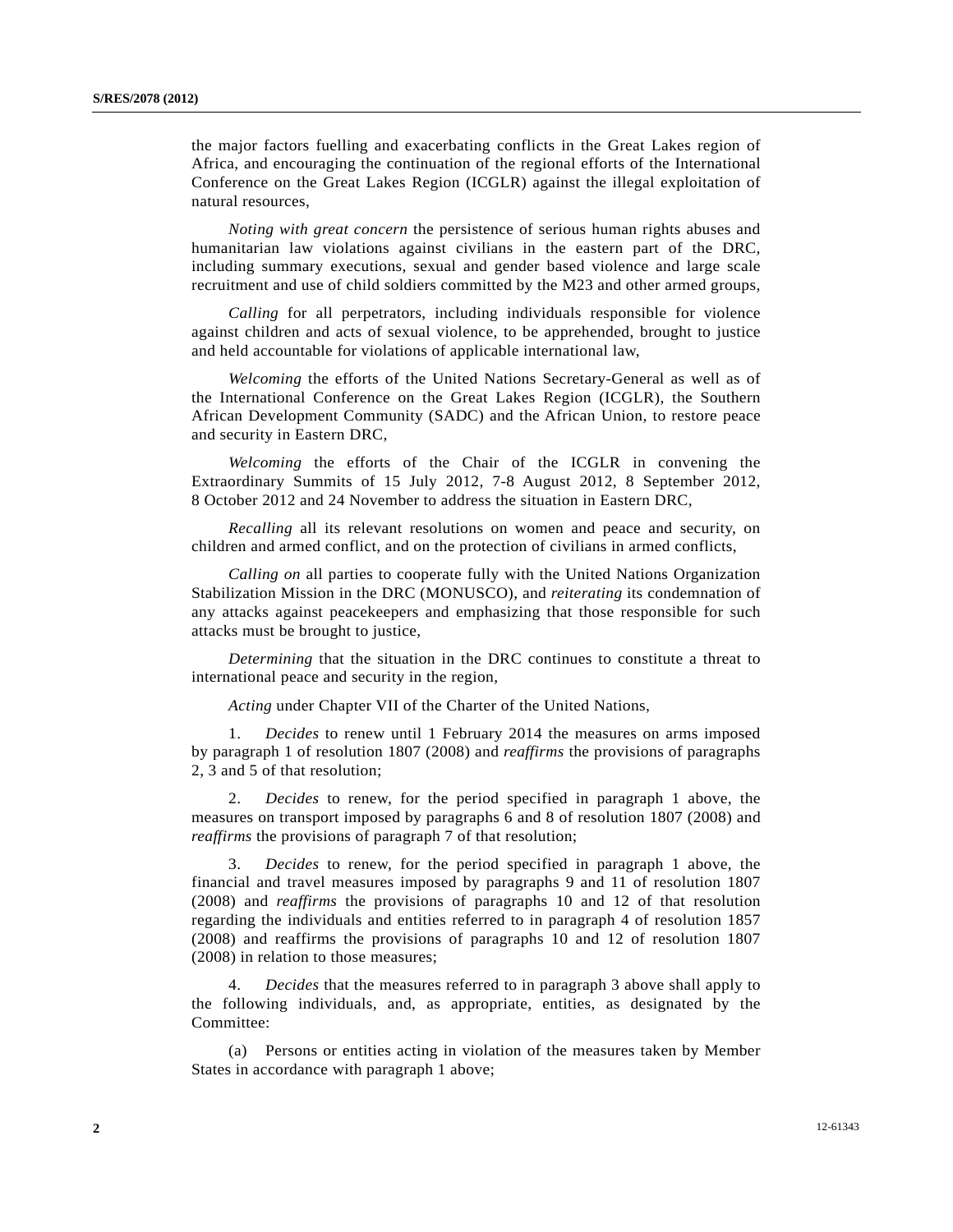(b) Political and military leaders of foreign armed groups operating in the Democratic Republic of the Congo who impede the disarmament and the voluntary repatriation or resettlement of combatants belonging to those groups;

 (c) Political and military leaders of Congolese militias receiving support from outside the Democratic Republic of the Congo, who impede the participation of their combatants in disarmament, demobilization and reintegration processes;

 (d) Political and military leaders operating in the Democratic Republic of the Congo and recruiting or using children in armed conflict contrary to applicable international law;

 (e) Individuals or entities operating in the Democratic Republic of the Congo and committing serious violations involving the targeting of children or women in situations of armed conflict, including killing and maiming, sexual violence, abduction, and forced displacement;

 (f) Individuals or entities obstructing the access to or the distribution of humanitarian assistance in the eastern part of the Democratic Republic of the Congo;

 (g) Individuals or entities illegally supporting armed groups in the eastern part of the Democratic Republic of the Congo through illicit trade of natural resources, including gold;

 (h) Individuals or entities acting on behalf of or at the direction of a designated individual or entity owned or controlled by a designated individual;

Individuals or entities who plan, sponsor or participate in attacks against MONUSCO peacekeepers;

 5. *Requests* the Secretary-General to extend, for a period expiring on 1 February 2014, the Group of Experts established pursuant to resolution 1533 (2004) and renewed by subsequent resolutions and *requests* the Group of Experts to fulfil its mandate as set out in paragraph 18 of resolution 1807 (2008) and expanded by paragraphs 9 and 10 of resolution 1857 (2008), and to present to the Council, through the Committee, a written mid-term report by 28 June 2013, and a written final report before 13 December 2013, *welcomes* the practice of receiving additional updates of the Group of Experts as appropriate, and further requests that, after a discussion with the Committee, the Group of Experts submit to the Council its final report upon termination of the Group's mandate;

 6. *Strongly condemns* the M23 and all its attacks on the civilian population, MONUSCO peacekeepers and humanitarian actors, as well as its abuses of human rights, including summary executions, sexual and gender based violence and large scale recruitment and use of child soldiers, *further condemns* the attempts by the M23 to establish an illegitimate parallel administration and to undermine State authority of the Government of the DRC, and *reiterates* that those responsible for crimes and human rights abuses will be held accountable;

 7. *Demands* that the M23 and other armed groups, including the Democratic Forces for the Liberation of Rwanda (FDLR), the Lord's Resistance Army (LRA), Mai Mai militias, the Forces Nationales de Liberation (FNL) and the Allied Democratic Forces (ADF) cease immediately all forms of violence and other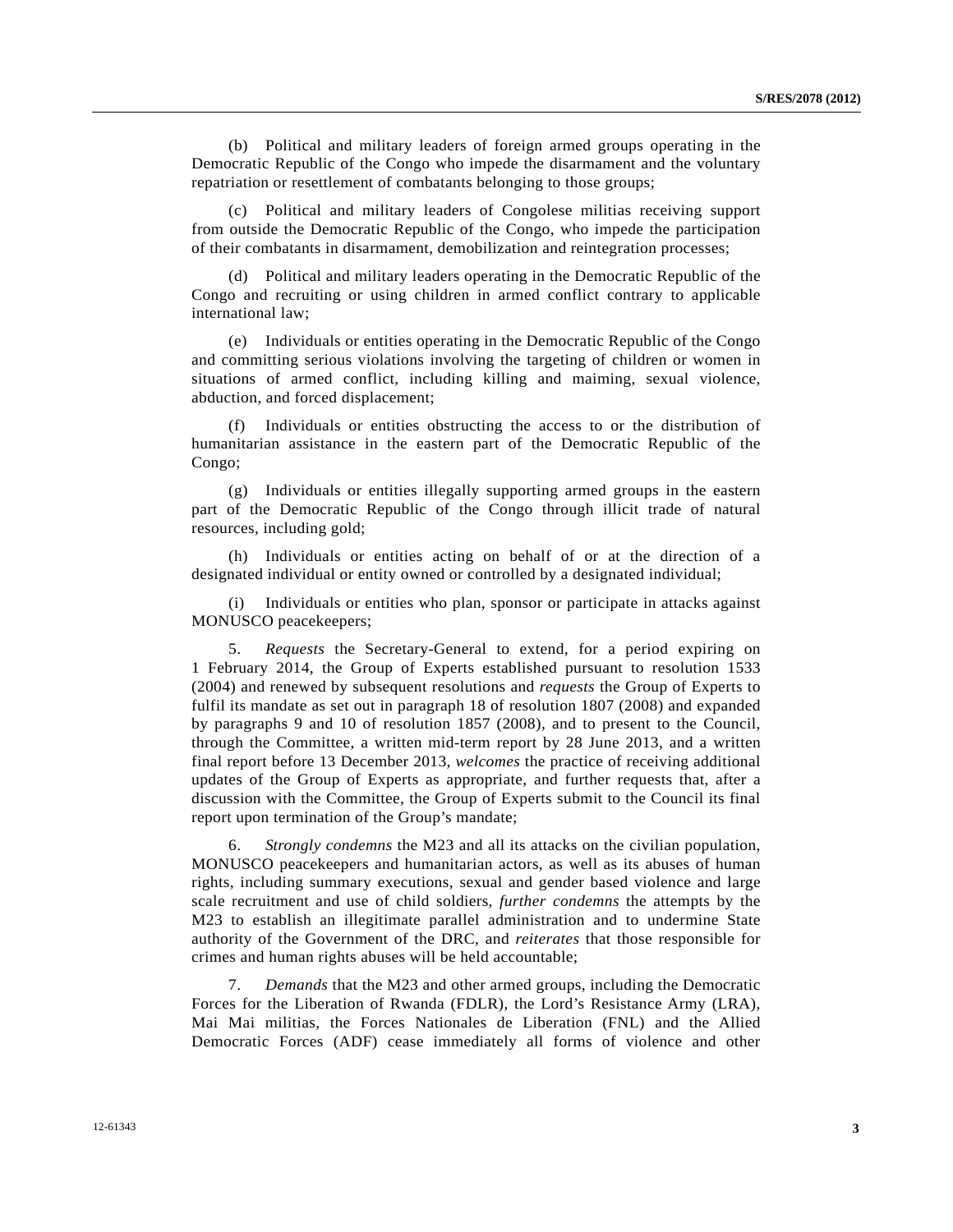destabilizing activities and release immediately all child soldiers and permanently lay down their arms;

 8. *Expresses deep concern* at reports indicating that external support continues to be provided to the M23, including through troop reinforcement, tactical advice and the supply of equipment, causing a significant increase of the military abilities of the M23, and *reiterates its demand* that any and all outside support to the M23 cease immediately;

 9. *Expresses* its intention to consider additional targeted sanctions, in accordance with the criteria set out in paragraph 4 of this resolution, against the leadership of the M23 and those providing external support to the M23 and those acting in violation of the sanctions regime and the arms embargo, and *calls on* all Member States to submit, as a matter of urgency, listing proposals to the 1533 Committee;

 10. *Decides* that the measures imposed by paragraph 9 of resolution 1807 (2008) shall not apply:

 (a) Where the Committee determines in advance and on a case-by-case basis that such travel is justified on the grounds of humanitarian need, including religious obligation;

 (b) Where the Committee concludes that an exemption would further the objectives of the Council's resolutions, that is peace and national reconciliation in the Democratic Republic of the Congo and stability in the region;

 (c) Where the Committee authorises in advance, and on a case by case basis, the transit of individuals returning to the territory of the State of their nationality, or participating in efforts to bring to justice perpetrators of grave violations of human rights or international humanitarian law; or

 (d) Where such entry or transit is necessary for the fulfilment of judicial process;

 11. *Reiterates* its call on the ICGLR to monitor and inquire into, including by making active use of the Expanded Joint Verification Mechanism (EJVM), reports and allegations of outside support and supply of equipment to the M23, and *encourages* MONUSCO, in coordination with ICGLR members, to participate, as appropriate and within the limits of its capacities and mandate, in the activities of the EJVM;

 12. *Encourages* the Government of the Democratic Republic of the Congo to enhance stockpile security, accountability and management of arms and ammunition, with the assistance of international partners as necessary and requested, and to urgently implement a national weapons marking program, in particular for state-owned firearms, in line with the standards established by the Nairobi Protocol and the Regional Centre on Small Arms;

 13. *Emphasizes* the primary responsibility of the Government of the DRC to reinforce State authority and governance in eastern DRC, including through effective security sector reform to allow army and police and justice sector reform, and to end impunity for abuses of human rights and violations of international humanitarian law, urges the Government of the DRC to increase efforts in this regard, *welcomes* the efforts to date by the Government of the DRC to address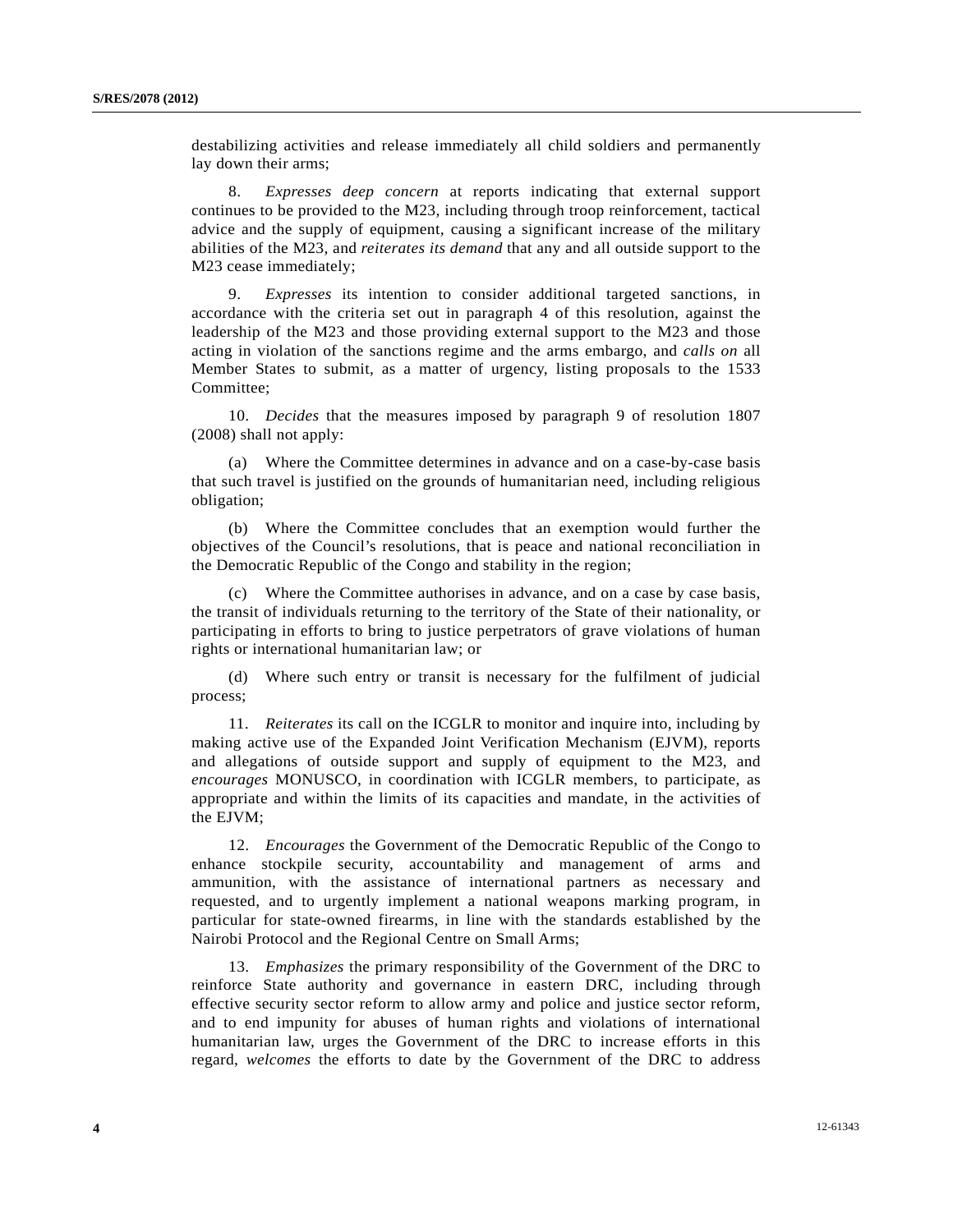issues of illegal exploitation and smuggling of natural resources, and *urges* continued effort in this regard;

 14. *Welcomes* in this regard the measures taken by the Congolese Government to implement the due diligence guidelines on the supply chain of minerals, as defined by the Group of Experts and the Organization for Economic Cooperation and Development, and *calls on* all States to assist the DRC, the ICGLR and the countries in the Great Lakes region in the implementation of the guidelines;

 15. *Encourages* all States, particularly those in the region, to continue to raise awareness of the Group of Experts due diligence guidelines, in particular in the gold sector as part of broader efforts to mitigate the risk of further financing armed groups and criminal networks within the Armed Forces of the Democratic Republic of the Congo (FARDC) in the Democratic Republic of the Congo;

 16. *Reaffirms* the provisions of paragraphs 6 to 13 of resolution 1952 (2010) and requests the Group of Experts to continue to study the impact of due diligence;

 17. *Reaffirms* the provisions of paragraphs 7 to 9 of resolution 2021 (2011) and *reiterates its call* to the DRC and States in the Great Lakes region to require their customs authorities to strengthen their control on exports and imports of minerals from the DRC, and to cooperate at the regional level to investigate and combat regional criminal networks and armed groups involved in the illegal exploitation of natural resources;

 18. *Recalls* the mandate of the United Nations Organization Stabilization Mission in the Democratic Republic of the Congo (MONUSCO) to support the relevant Congolese authorities in preventing the provision of support to armed groups from illicit activities, including production and trade in natural resources, notably by carrying out spot checks and regular visits to mining sites, trade routes and markets, in the vicinity of the five pilot trading counters;

 19. *Stresses* the importance of the Congolese Government actively seeking to hold accountable those responsible for war crimes and crimes against humanity in the country and of regional cooperation to this end, including through its ongoing cooperation with the International Criminal Court and *encourages* MONUSCO to use its existing authority to assist the Congolese Government in this regard;

 20. *Expresses* its full support to the UN Group of Experts of the 1533 Committee and calls for enhanced cooperation between all States, particularly those in the region, MONUSCO and the Group of Experts, *encourages* further that all parties and all States ensure cooperation with the Group of Experts by individuals and entities within their jurisdiction or under their control and *reiterates* its demand that all parties and all States ensure the safety of its members and its support staff, and unhindered and immediate access, in particular to persons, documents and sites the Group of Experts deems relevant to the execution of its mandate;

 21. *Calls upon* the Group of Experts to cooperate actively with other relevant panels of experts, in particular that on Côte d'Ivoire re-established by paragraph 13 of resolution 1980 (2011) and that on Liberia re-established by paragraph 6 of resolution 1961 (2010) with respect to natural resources;

 22. *Calls upon* all States, particularly those in the region and those in which individuals and entities designated pursuant to paragraph 3 of this resolution are based, to regularly report to the Committee on the actions they have taken to